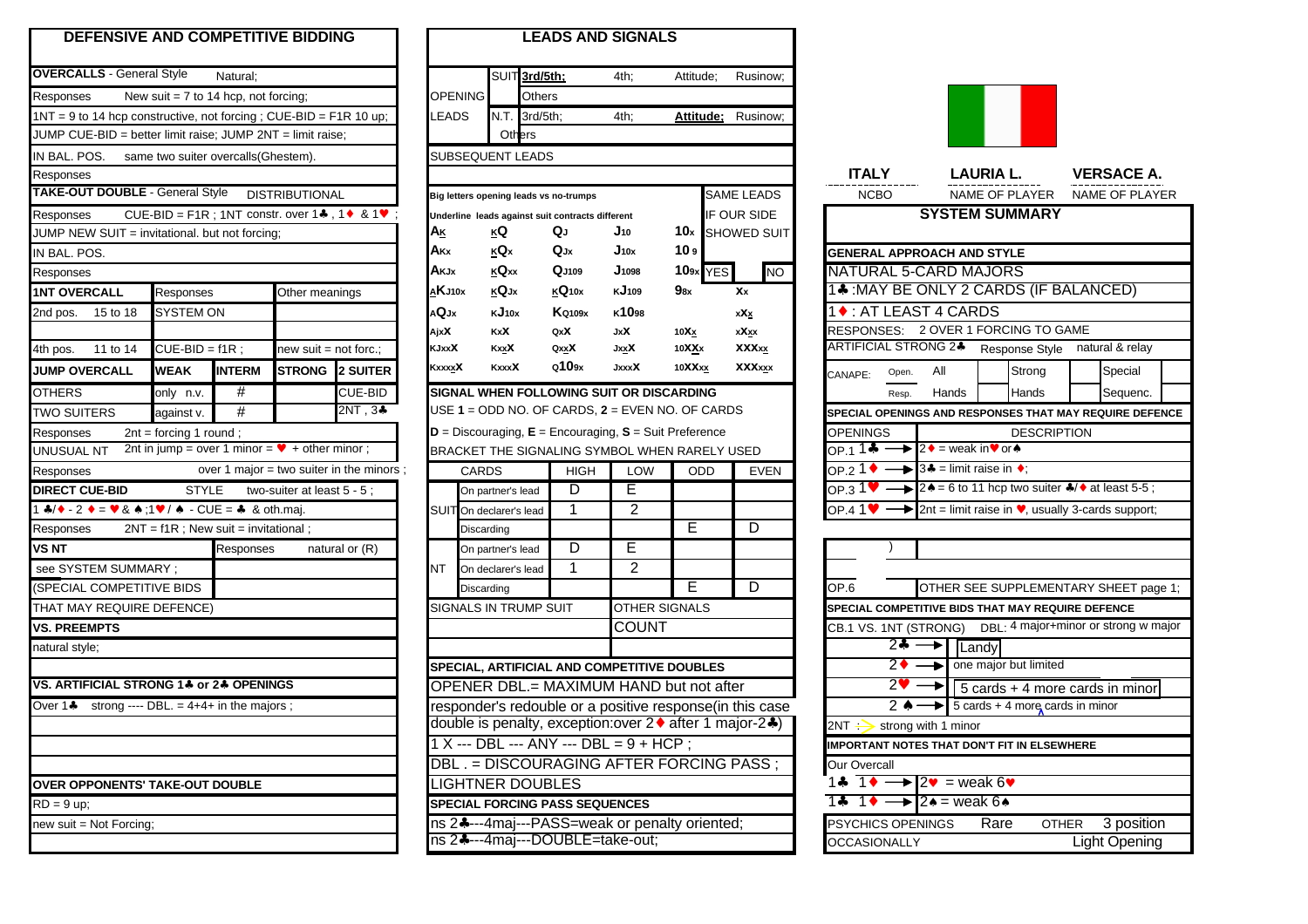| <b>OPENING</b>          | TICK IF | ARTIFICIAL<br>MIN. No. | OF CARDS       | NEG. DBL<br><b>THRU</b> | <b>DESCRIPTION</b>                   | <b>RESPONSES</b>                                                           | SUBSEQUENT AUCTION                                                                                                                                  | <b>MODIFICATION OVER</b><br><b>COMPETITION AND</b> |
|-------------------------|---------|------------------------|----------------|-------------------------|--------------------------------------|----------------------------------------------------------------------------|-----------------------------------------------------------------------------------------------------------------------------------------------------|----------------------------------------------------|
|                         |         |                        |                |                         | (*)=SEE SUPPLEMENTARYSHEETS;         |                                                                            |                                                                                                                                                     | WITH PASSED PARTNER                                |
| <b>PASS</b>             |         |                        |                |                         |                                      |                                                                            |                                                                                                                                                     |                                                    |
| $1 +$                   |         |                        | 2              | $5 \bullet$             | 10 to 22 hcp 2 or more $\clubsuit$ ; | $1 \cdot 1 \cdot 1 \cdot 1 \cdot 1 \cdot 1$ MATURAL;                       | $\bullet$ --- 1 $\bullet$ --- 1 $\bullet$ / 1 $\bullet$ = 4 + cards, forcing 1 round;                                                               | <b>SYSTEM ON</b>                                   |
|                         |         |                        |                |                         |                                      | $2* = FTG 4+S$                                                             | $\clubsuit$ --- 1 $\bullet$ --- 2nt = 16 to 18 hcp one suited $\clubsuit$ ;                                                                         |                                                    |
|                         |         |                        |                |                         |                                      | $2 \cdot =$ multi: weak(3 to 9 hcp) 6+ $\cdot$ / $\cdot$ ;                 | $\bullet$ --- 1 $\bullet/\bullet$ --- 3 $\bullet$ = 13 to 16 hcp 1 suited good $\bullet$ ;                                                          |                                                    |
|                         |         |                        |                |                         |                                      | $2\mathbf{v} = 4$ to 9 hcp 5+SP and 4H                                     | 1 * --- 1 $\sqrt{4}$ --- 1 */nt --- 2 * = relay                                                                                                     |                                                    |
|                         |         |                        |                |                         |                                      |                                                                            | other SEE SUPPLEMENTARY SHEET Nr.2                                                                                                                  |                                                    |
|                         |         |                        |                |                         |                                      | $2 \triangleq$ = invitational 6+ $\triangleq$ ;                            |                                                                                                                                                     |                                                    |
|                         |         |                        |                |                         |                                      | $2NT =$ invitational;                                                      |                                                                                                                                                     |                                                    |
|                         |         |                        |                |                         |                                      | $3\clubsuit$ = preemptive;                                                 |                                                                                                                                                     |                                                    |
| 1 $\bullet$             |         |                        | 4              | $5 +$                   | 10 to 22 hcp at least $4 \div 7$     | $1 \cdot 1 \cdot 4$ /1NT = NATURAL;                                        | $1 \bullet$ --- 1 $\bullet$ --- 2 $\bullet$ = 16up without 4+ $\bullet$ & 4+ $\bullet$ ;                                                            |                                                    |
|                         |         |                        |                |                         |                                      | $2* = FTG 4+S$ or fit in ";                                                | 1 $\bullet$ --- 1 $\bullet$ --- 2nt = 16 to 18 hcp one suited $\bullet$ ;                                                                           |                                                    |
|                         |         |                        |                |                         |                                      | $2\mathbf{v} = 4$ to 9 hcp 5+SP and 4H                                     | 1 $\bullet$ --- 1 $\bullet$ / $\bullet$ --- 3 $\bullet$ = 13 to 16 hcp 1 suited good $\bullet$ ;                                                    |                                                    |
|                         |         |                        |                |                         |                                      | $2SP = FTG$ with $5+$ diamonds                                             | 1 $\bullet$ --- 1 $\bullet$ --- 2 $\bullet$ = 16up without 4+ $\bullet$ ;                                                                           |                                                    |
|                         |         |                        |                |                         |                                      | $3 - \text{limit raise:}$                                                  | 1 $\bullet$ --- 1 $\bullet$ --- 2nt = 16 to 18 hcp one suited $\bullet$ ;                                                                           |                                                    |
| $1 \vee$                |         |                        | 5              | $4 \bullet$             | 10 to 21 hcp at least 5♥;            | $1$ $\triangle$ /1NT = NATURAL;                                            |                                                                                                                                                     |                                                    |
|                         |         |                        |                |                         |                                      | $2* = FTG 4+S$ or balanced;                                                | 1 $\bullet$ --- 1 $\bullet$ /nt --- 2 $\bullet$ = weak with 4+ $\bullet$ or strong any;                                                             |                                                    |
|                         |         |                        |                |                         |                                      | $2 \bullet = FTG 5 + \bullet$                                              | 1 $\bullet$ --- 1 $\bullet$ /nt --- 2nt = strong 5-5 or 6-4 with a minor;                                                                           |                                                    |
|                         |         |                        |                |                         |                                      |                                                                            | $2\spadesuit$ =6 to 11 hcp 2-suiter in the minors(5+5+); 1 $\bullet$ --- 1 $\spadesuit$ /nt --- 3 $\spadesuit$ / $\bullet$ = 13 to 15 hcp good 5-5; |                                                    |
|                         |         |                        |                |                         |                                      |                                                                            | $2NT =$ limit raise (3-4 cards);3CL=6-9 4 cards $1 \cdot -1$ A/nt --- 3 $\cdot = 13$ to 15 hcp good one suited;                                     |                                                    |
|                         |         |                        |                |                         |                                      | other SEE SUPPLEMENTARY SHEET Nr.1                                         |                                                                                                                                                     |                                                    |
| 1 A                     |         |                        | 5              | $4 \cdot$               | 10 to 21 hcp at least 5.;            | $1NT = NATURAL$ ;                                                          | $\bullet$ --- 1nt --- 2 $\bullet$ = weak with 4+ $\bullet$ or strong any;                                                                           |                                                    |
|                         |         |                        |                |                         |                                      | $2*$ = FTG 4+§ or balanced;                                                | $\bullet$ --- 1nt --- 2nt = strong 5-5 or 6-4 with a minor;                                                                                         |                                                    |
|                         |         |                        |                |                         |                                      | $2 \cdot = FTG \ 5 + \cdot; \quad 4\text{-card support} \cdot;$            | $\star$ --- 1nt --- 3 $\star$ / $\star$ / $\star$ = 13 to 15 hcp good 5-5;                                                                          |                                                    |
|                         |         |                        |                |                         |                                      | $2\bullet$ = natural FTG                                                   |                                                                                                                                                     |                                                    |
|                         |         |                        |                |                         |                                      | $2NT =$ limit raise 3 or 4 cards                                           |                                                                                                                                                     |                                                    |
|                         |         |                        |                |                         |                                      | 3CL= inv with 6 cards in H                                                 | other SEE SUPPLEMENTARY SHEET                                                                                                                       |                                                    |
| 1 N                     |         |                        |                | $4 \bullet$             | 15 to 17 hcp bal                     | 2 $\triangle$ = relay ; 2 $\angle$ /2 $\angle$ /2 $\angle$ /2NT = TRANSF.; | SEE SUPPLEMENTARY SHEET Nr.2                                                                                                                        |                                                    |
|                         |         |                        |                |                         |                                      |                                                                            |                                                                                                                                                     |                                                    |
|                         |         |                        |                |                         |                                      | $3* =$ invitational two-suiter $5** 8.4*$ ;                                |                                                                                                                                                     |                                                    |
|                         |         |                        |                |                         |                                      | $3 \cdot$ = invitational two-suiter 5+ $\cdot$ & 4 $\cdot$ ;               | SLAM APPROACH AND CONVENTIONS (including all slam-interest bids)                                                                                    |                                                    |
|                         |         |                        |                |                         |                                      | $3\bullet$ = invitational two-suiter minors(5+-4+);                        | CUE-BIDS (MIXED, 1st & 2 nd Round Control) / SPLINTERS /                                                                                            |                                                    |
|                         |         |                        |                |                         |                                      | $3 \triangle$ = forc.game two-suiter minors(5+-4+);                        | TRANSFER SPLINTERS / ROMAN KEY CARDS BLACKWOOD /                                                                                                    |                                                    |
|                         |         |                        |                |                         |                                      | $4*(\bullet) / 4*(\bullet) = \text{texas};$                                | 5V & 5NT SPECIAL JOSEPHINE G.SLAM TRY /                                                                                                             |                                                    |
| $2 - 2$                 |         |                        | $\mathbf 0$    | 4 <sub>9</sub>          | <b>Game Forcing</b>                  | SEE SUPPLEMENTARY SHEET Nr.2                                               | <b>LONG SUIT TRIES</b>                                                                                                                              |                                                    |
| $2 \bullet$             | $\star$ |                        | $\overline{2}$ | $4 \vee$                | 18 to 20 hcp balanced;               | SEE SUPPLEMENTARY SHEET Nr.3                                               | DBL. DISCOURAGING AFTER FORCING PASS ;                                                                                                              |                                                    |
| $2 \bullet$             |         |                        | 6              | $3 \div 3$              | weak in $\bullet$                    |                                                                            |                                                                                                                                                     |                                                    |
| $2 \triangle$           |         |                        | 6              | $3 \div 3$              | weak in <b>♠</b>                     |                                                                            | FORCING PASS / FORCING PASS AFTER 2 + OPENINGBID /                                                                                                  |                                                    |
| $2\overline{\text{NT}}$ | $\star$ |                        |                | $4 \bullet$             | 20-21 hcp balanced;                  | SEE SUPPLEMENTARY SHEET Nr.4                                               | TURBO WITH CLUBS TRUMP / DOPI-ROPI                                                                                                                  |                                                    |
| 3 <sub>NT</sub>         | $\star$ |                        |                | <b>PENAL1</b>           | Preempt. in a minor;                 | 4 $\bullet$ = NF RELAY ; 4 $\bullet$ = RELAY forcing ;                     | LIGHTNER DOUBLES /                                                                                                                                  |                                                    |
| 4 x                     |         |                        | 0              | <b>PENAL1</b>           | Preempt.;                            | natural & cue-bids;                                                        |                                                                                                                                                     |                                                    |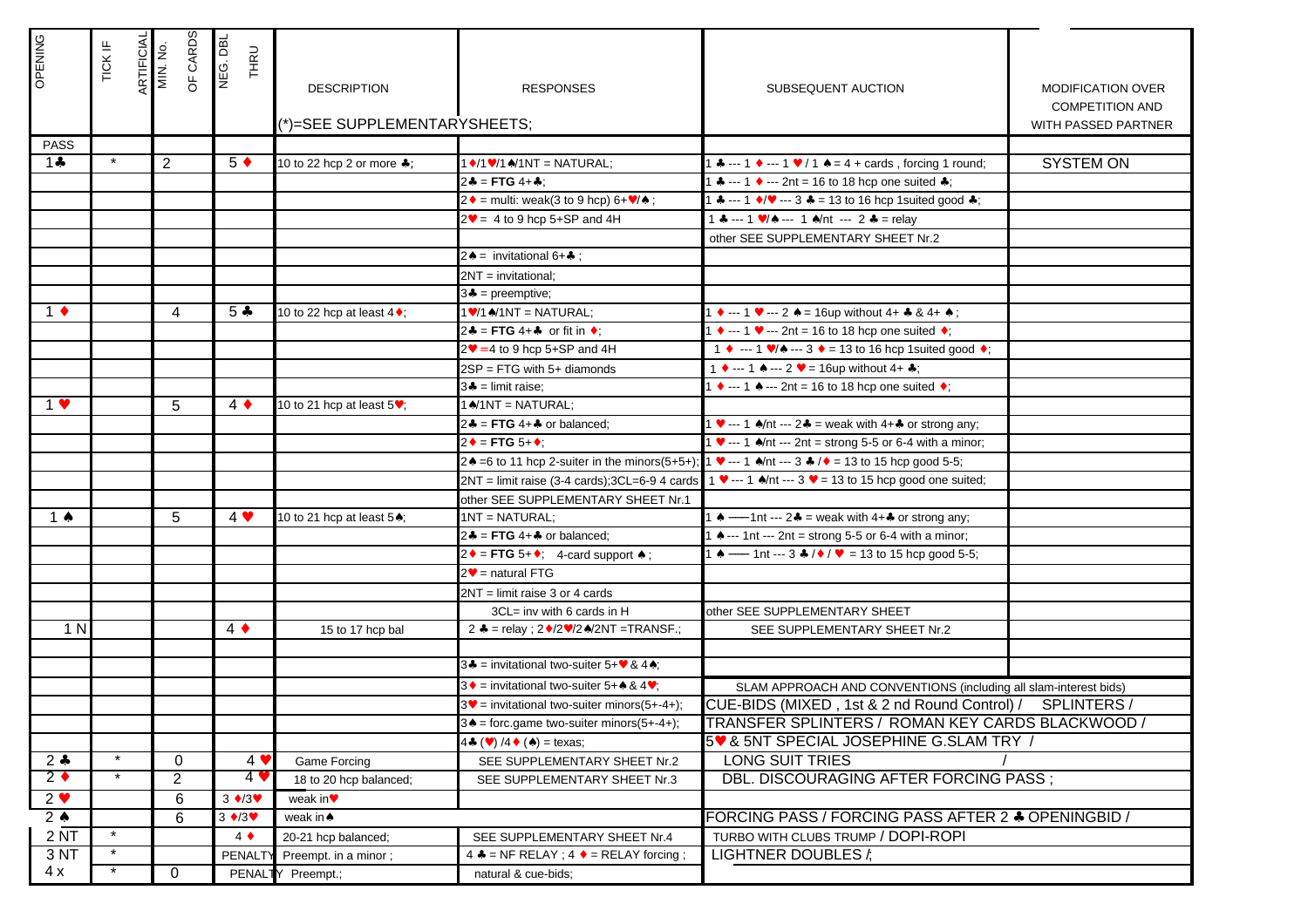

# PAIR : LORENZO LAURIA – ALFREDO VERSACE (ITALY)

### *SUPPLEMENTARY SHEETS*

## *SHEET Nr 1*

*Special responses after a 1-major openingbid:*

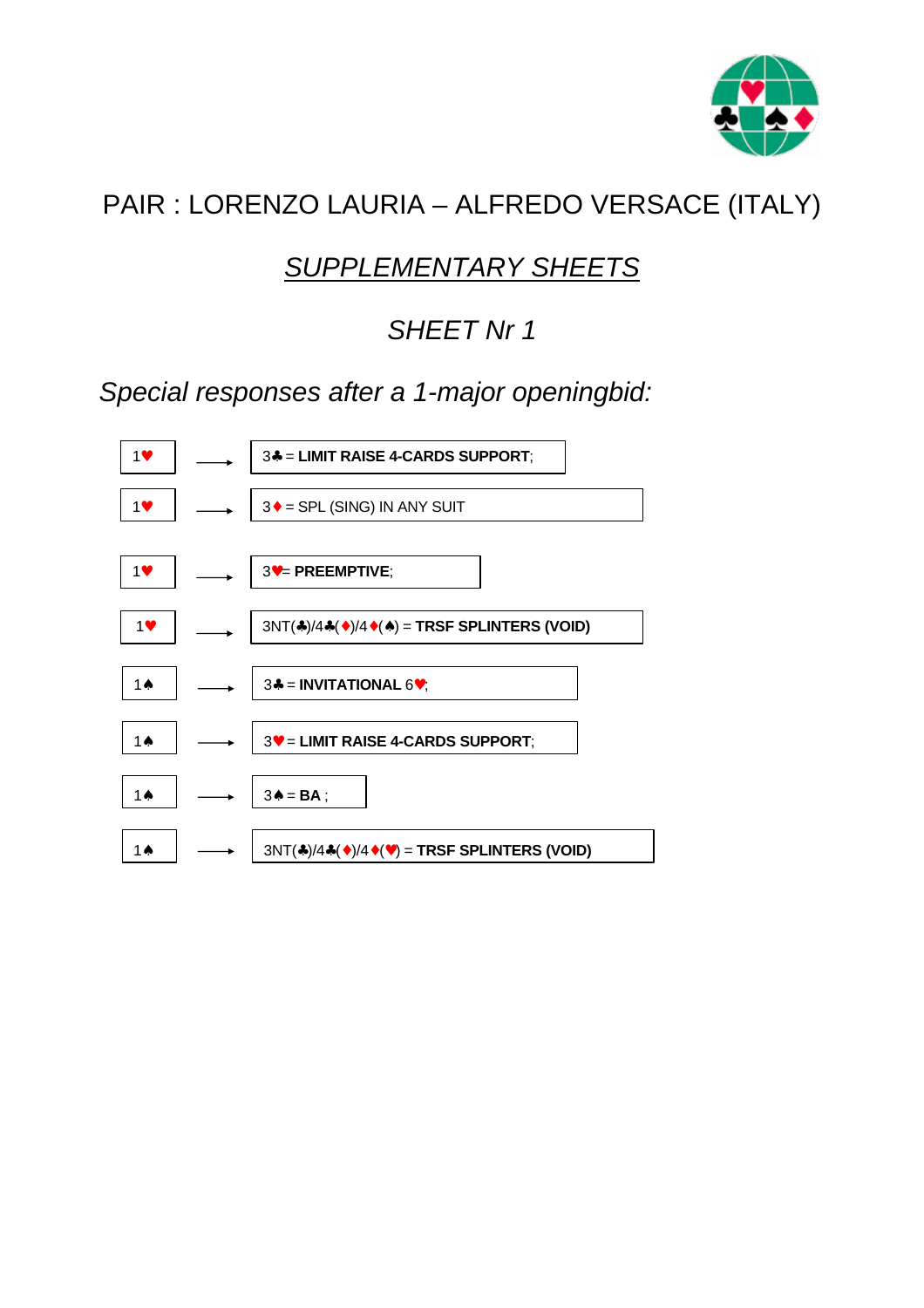

## *SUPPLEMENTARY SHEETS*

## *SHEET Nr 2*

#### **SUBSEQUENT AUCTION(continue)**

1 ♣ Opening Bid:

1  $\bullet$  --- 1  $\bullet$  --- 2  $\bullet$  = 16 up 5+  $\bullet$  & 4  $\bullet$  0-2  $\bullet$  , or 16 up 6+ $\bullet$  0-2  $\bullet$ ; 1  $\ast$  --- 1  $\bullet$  --- 2  $\ast$  = 16 up 4+  $\ast$  & 3+  $\bullet$ ; 1  $\ast$  --- 1  $\ast$  --- 2nt = 16 to 18 hcp one-suited  $\ast$ ;

1nt Opening Bid:

1nt --- 2  $\bullet$  --- 2  $\bullet$  = min. without majors or 4 $\bullet$ ; 1nt --- 2  $\bullet$  --- 2  $\bullet$  = max. without majors or 4 $\bullet$ ; 1nt --- 2  $\ast$  --- 2  $\ast$  = min. with 4 $\ast$  & 4 $\ast$ ; 1nt --- 2  $\ast$  --- 2nt = max. with  $4 \cdot 8 \cdot 4 \cdot$ ;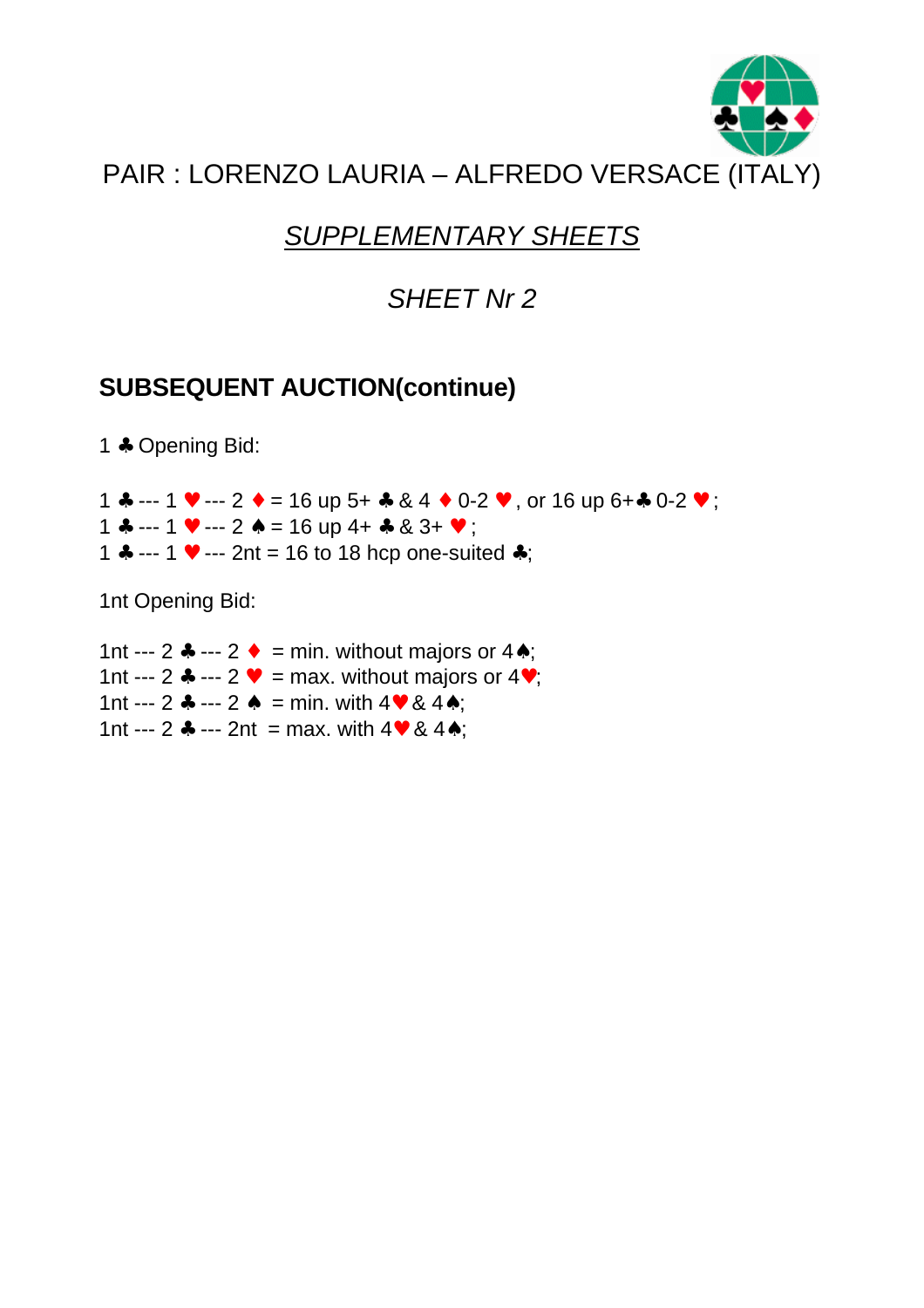

## *SUPPLEMENTARY SHEETS*

## *SHEET Nr 3*

#### **RESPONSES(continue)**

2 ♦ Opening Bid:

2  $\leftrightarrow$  --- 2  $\blacktriangledown$  = 4+  $\clubsuit$  or slam try 6+ $\clubsuit$ / $\blacklozenge$ / $\spadesuit$ ;

 $2 \bullet -2 \bullet = 4+ \bullet$ ;

- $2 \leftrightarrow -2$ nt = transfer to 3  $\clubsuit$  :
	- a) sign-off in ♣ or ♥;
	- b) slam try  $6 + \bullet$ ;
	- c) slam try balanced;
- $2 \leftrightarrow \cdots 3 \div = a$ ) asking for majors;
	- b)  $5 + 4$   $4$   $*$
- $2 \leftrightarrow -3 \leftrightarrow 5+A4 \cdot \frac{1}{2}$
- 2  $\bullet$  --- 3  $\bullet$  = forcing to game two-suite in the minors singleton or void in  $\bullet$ ;
- 2  $\bullet$  --- 3  $\bullet$  = forcing to game two-suite in the minors singleton or void in  $\bullet$ ;
- 2  $\bullet$  --- 3nt = forcing to game two-suite in majors at least 5-5;
- 2 ♥ Opening Bid:
- 2  $\bullet$  --- 2  $\triangle A/3 \triangle A$  = natural forcing 1 round(after an overcall = not forcing);  $2 \bullet -2$ nt = relay;
- 2 ♦ Opening Bid:
- 2  $\triangle$  --- 2nt = relay;
- 2  $\triangle$  --- 3  $\clubsuit$  = forcing 1 round 5+ $\blacktriangledown$  (after an overcall = not forcing 6+ $\clubsuit$ );
- 2 ♦  $\leftarrow$  3 ♦ = natural forcing 1 round(after an overcall = not forcing);
- 2  $\leftrightarrow$  --- 3  $\bullet$  = forcing 1 round 5+ $\bullet$  (after an overcall = not forcing 6+ $\bullet$ );